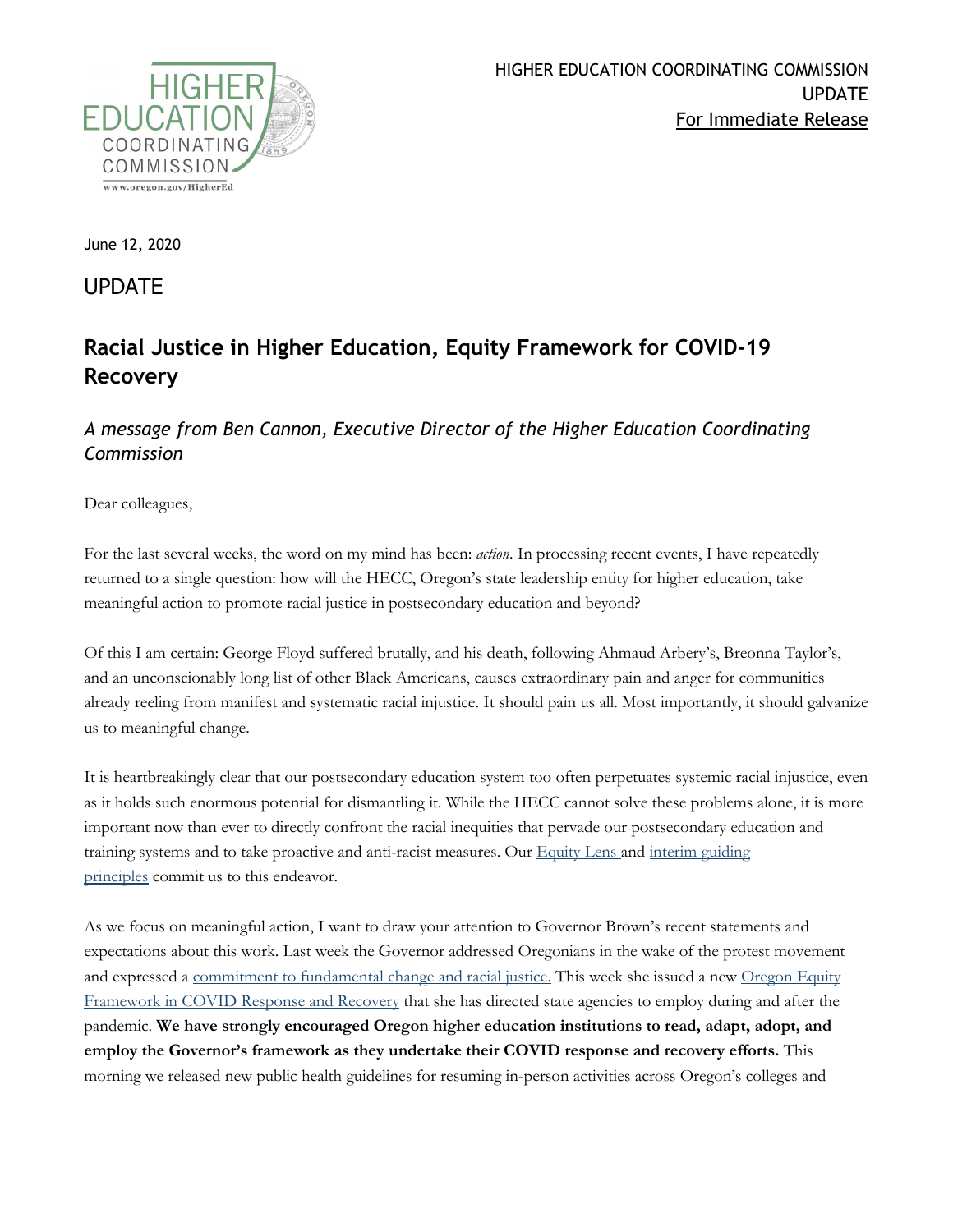universities, and the Governor's framework provides a critical lens not only for public health decisions but also for budget, finance, and policy decisions during this time.

Recent developments at the HECC put us in a better position than before to strengthen our leadership for racial justice in postsecondary education:

- After years of effort, the Legislature in 2019 created and funded the agency's first permanent position focused on diversity, equity, and inclusion. Late last year we hired a talented and experienced educator, Rudyane Rivera-Lindstrom, to lead this work.
- With support from a Lumina Foundation "Talent, Innovation, and Equity" ("TIE") partnership grant, we have been in closer conversation than ever with diverse community leaders. They are helping guide work across our agency, including by helping develop a Strategic Roadmap for postsecondary education, hosting community meetings, and serving on HECC's Equity Advisory Group and Leadership Council for Equity to guide and implement equity-focused strategies.

Still, we recognize that the HECC has not fully realized its longstanding commitment to center systemic equity in all decision making. Today, we are doubling down on initiatives and activities underway to drive our equity goals. Specifically:

- We are prioritizing equity considerations to increase college affordability and reduce barriers to financial aid for underrepresented populations, and to build workforce opportunities and reduce disparities in employment/unemployment.
- We are researching and reporting disaggregated data by race/ethnicity to guide statewide decisions.
- We are refining and continuing our work on the formula for the distribution of state resources to public universities that incentivizes support for underserved populations, and applying the Governor's Equity Framework to our budget development process for 2021-2023.
- We are rolling out an internal equity plan with our HECC staff employees, more deeply embedding the Equity Lens into our goals and work, and supporting ongoing equity-focused professional development for our staff.

This is just the beginning. In coming weeks we will describe additional concrete steps we are taking to strengthen our work and outcomes in this regard.

I look forward to continuing this work with all of you to imagine a new future for Oregon, and I invite you to integrate the Equity Framework into your own work and discussions.

Sincerely,

**\_\_\_\_\_\_\_\_\_\_\_\_**

Ben Cannon Executive Director, Higher Education Coordinating Commission

**State of Oregon Equity Framework in COVID-19 Response and Recovery**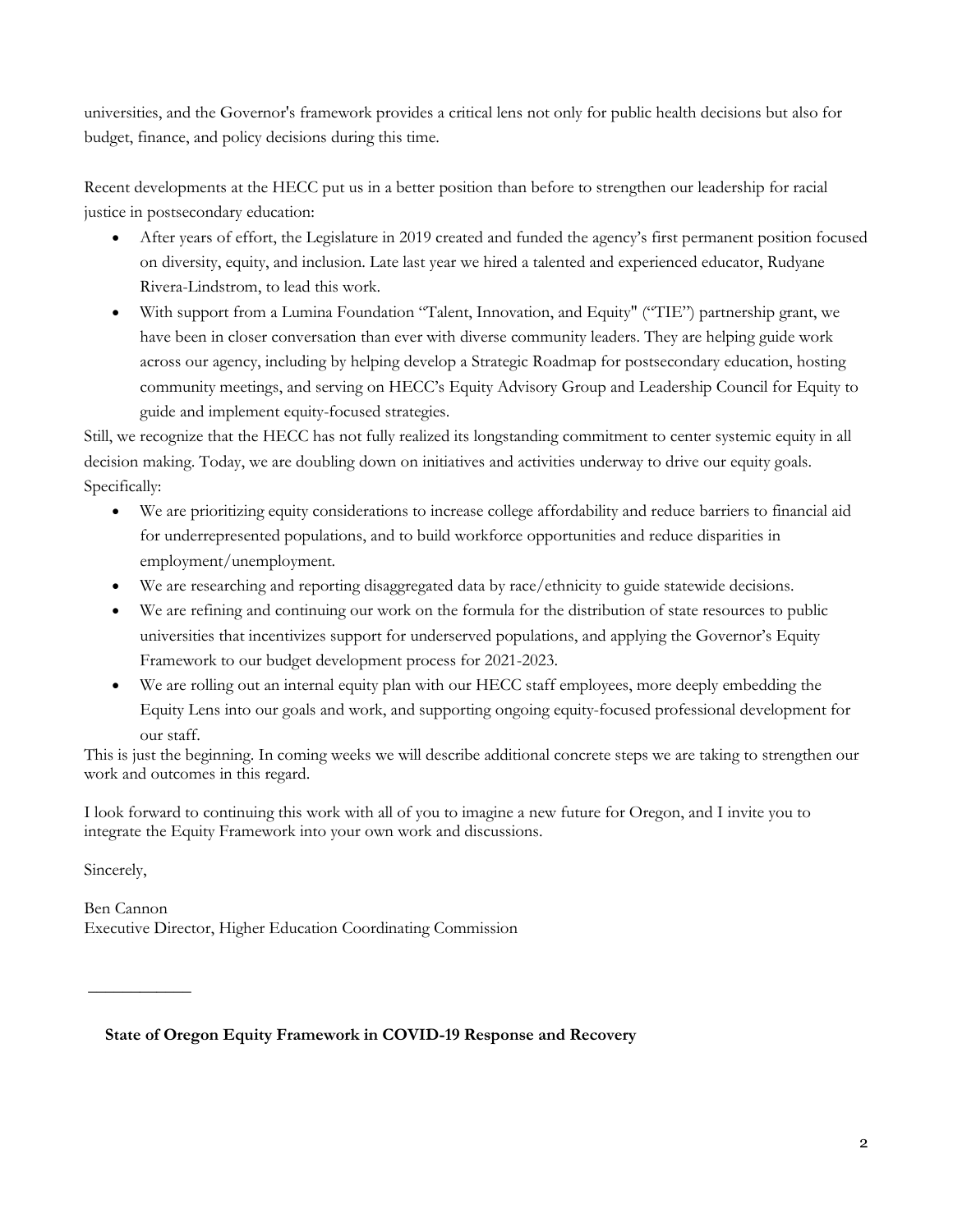#### [Governor Kate Brown Shares Oregon's Equity Guidelines: See the news story in My Oregon News](https://www.myoregon.gov/2020/06/11/oregons-equity-guidelines/)  [summarizing the Equity Framework here.](https://www.myoregon.gov/2020/06/11/oregons-equity-guidelines/)

#### [See the full content of the framework here.](https://www.oregon.gov/gov/policy/Documents/EquityFrameworkCovid19_2020.pdf)

#### **Introductory Message from Governor Brown:**

Oregon is at yet another turning point. The COVID-19 pandemic has fundamentally changed and disrupted the lives of every Oregonian with unprecedented levels of economic and health impacts. The effects of this global health crisis deeply exacerbate the existing and persisting inequities experienced by families, children, rural Oregonians, and communities of color. We have made great strides in keeping Oregonians safe and healthy, as we have worked to flatten the COVID-19 curve. However, our state is at a juncture that demands our state

government take proactive and anti-racist measures to build a more equitable Oregon while reflecting the state's values of accountability, equity, excellence, and integrity.

The COVID-19 pandemic has further exacerbated racial disparities. As we work to reopen the economy and build a safe and strong Oregon, I am committed to putting our marginalized communities at the forefront of our recovery plan. Likewise, building a more equitable Oregon requires every part of state government to work diligently to ensure that equity is integrated into every aspect of the state's COVID-19 response and recovery efforts and beyond. The *State of Oregon Equity Framework in COVID-19 Response and Recovery* is designed to be a roadmap and tool to support state agencies, boards, and commissions in our state government's continued efforts to center equity.

The equity framework illustrates the core elements to protect and engage with communities; collect data and promote inclusive workplaces; and build economic resiliency. To support and protect our



## **State of Oregon Equity Framework in COVID-19 Response and Recovery**

Office of Governor Kate Brown



vulnerable and underserved populations, we need to collect, analyze, and report disaggregated data to deepen our understanding of the communities that are impacted the most. Additionally, community voices need to be uplifted to inform how we target investments in the places that need it most.

I expect all state agencies to fully commit to applying the *State of Oregon Equity Framework* in developing agencyspecific strategies and concrete actions to address racial and economic disparities due to COVID-19 as we plan and ready the state for recovery. Through these equity strategies, we can move the metrics to improve equity outcomes and advance racial justice for all Oregonians for years to come.

Your unwavering dedication fuels my commitment to put this work into practice. What truly defines us as Oregonians is our tradition of coming together and working collaboratively toward the shared vision of a thriving Oregon where we all have opportunities to fulfill our greatest potential. It is a great pleasure and privilege to work with you during this critical time in the history of our state. I am thankful for all the agency directors and employees who have been working tirelessly to serve Oregonians.